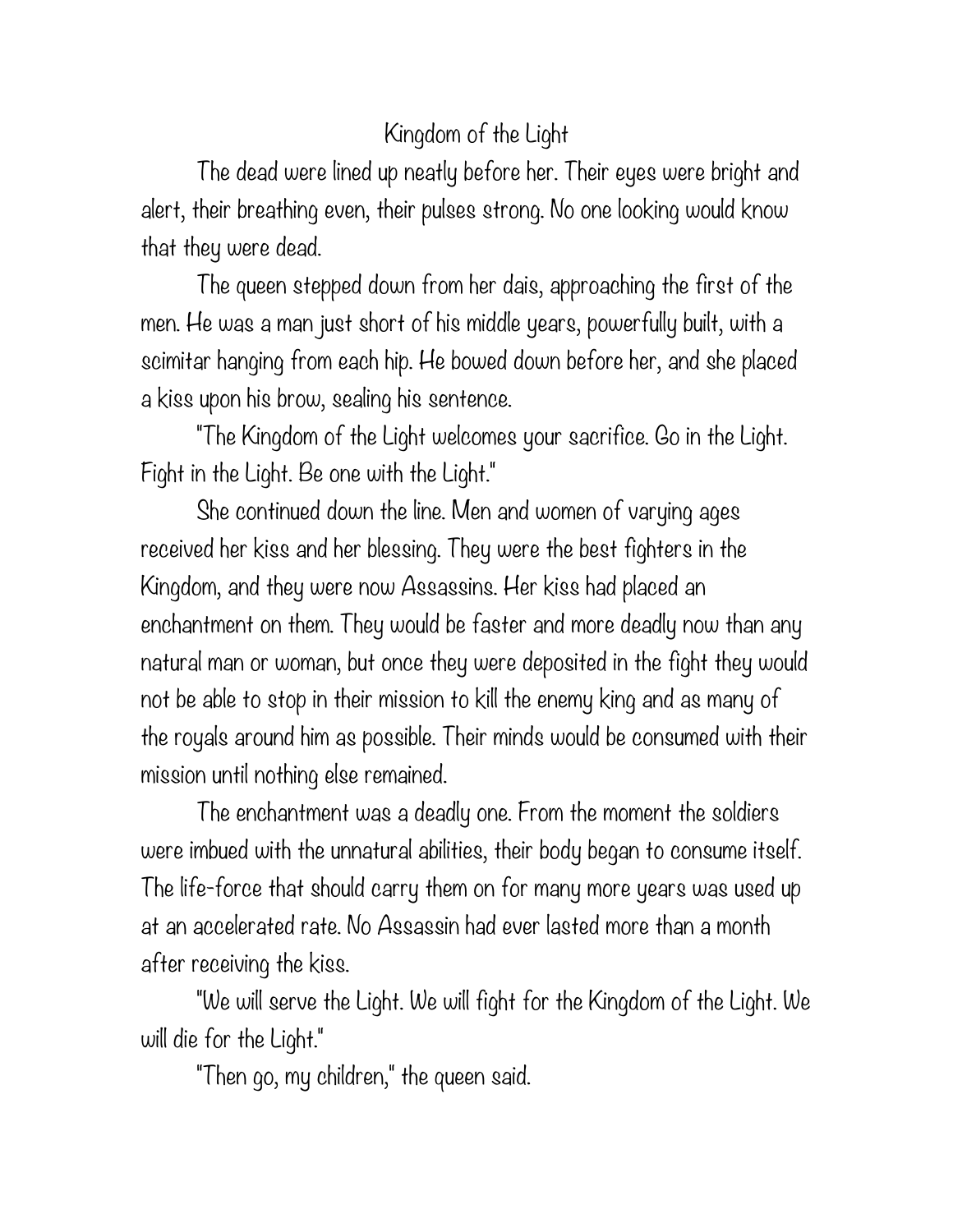The dead filed out the side door to where they would meet a mage who could give them passage to the enemy palace in Maldor. The spell was draining, and it was unlikely that the mage would survive the experience, but he was another sacrifice to be made for the Light.

"Your Royal Highness," a man said, bowing low before his queen. He was dressed in the colors of the Kingdom: white for the Light, blue for loyalty, and red for blood.

Much blood was shed for the Light.

"Yes?" the queen asked. The man bowing before her was her advisor, and she wondered what new event might have occurred that he would need to see her now, the second time that day.

"A rider came in from the front lines," the man said. He was standing now, but he kept his eyes lowered in respect.

No man's eyes could meet the Light.

"What news?" she asked.

"More soldiers have arrived from Maldor, my queen. A legion, if the messenger is to be believed."

The queen's hand curled into a fist. The battle with Maldor was not going as hoped. The Kingdom was strong, and the war with Maldor was necessary to spread the Light across Saldicia, but Maldor was providing more resistance than the queen had expected.

No matter. The Light would prevail, as it always did. Sending the Assassins would ensure the outcome. With the king of Maldor dead, along with those closest to him, Maldor's resistance would crumble.

And the Light would spread to Maldor.

"Do our lines hold?" the queen asked. Her face was a mask, hiding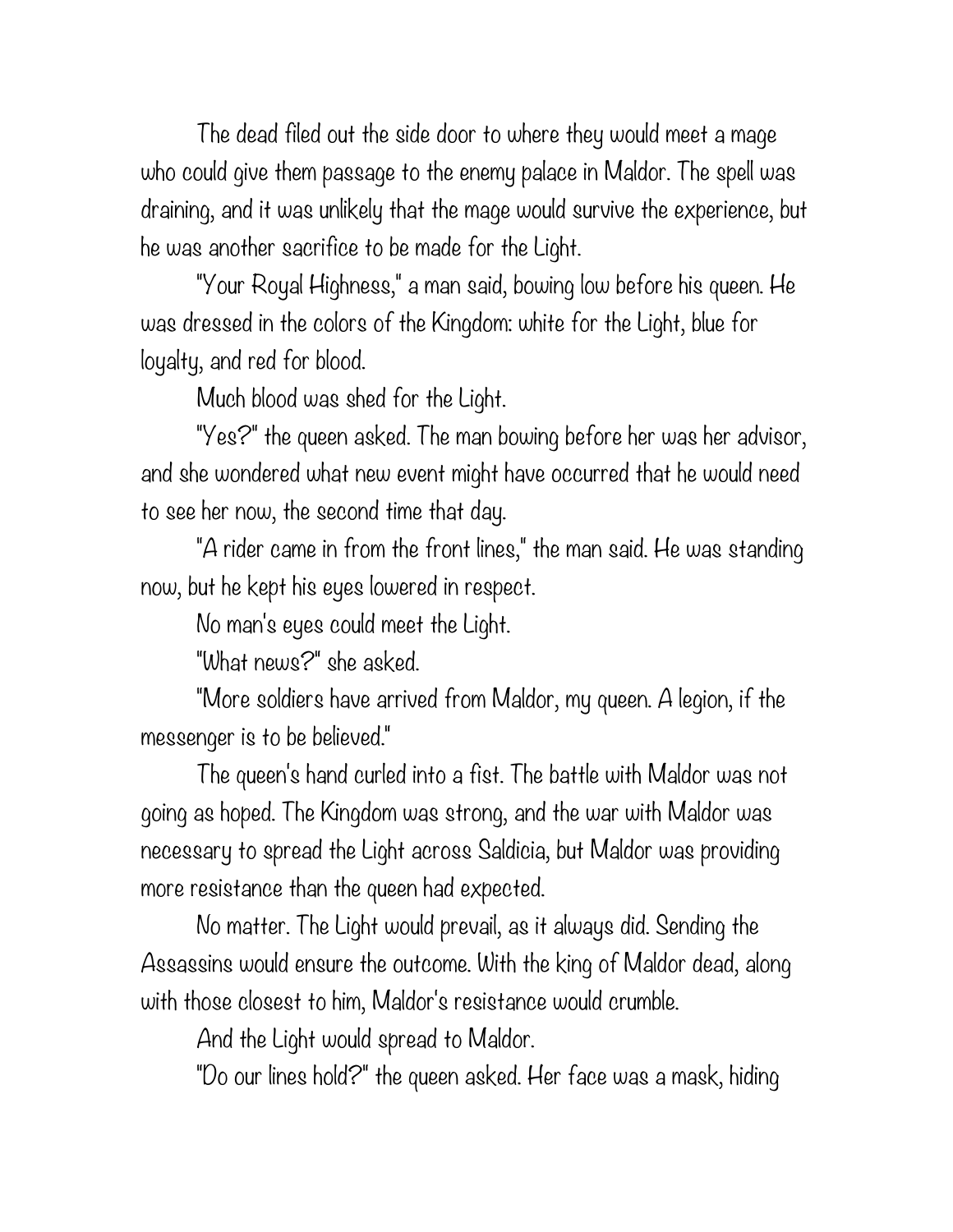any anxiety she felt at the news. She unclenched her fist and waited for the answer with forced patience.

"Yes," the man said. "The lines are holding, though we are suffering losses."

"No man who dies for the Light dies in vain," the queen said. "We will hold a feast to honor them in three days time, and help them on their way to joining with the Light."

The man nodded. "I will see the feast arranged, Your Majesty." He hesitated, his shoulders hunching. "The rider…he said they feared Maldor might build siege machines. If the damage to the northern defenses is great, they might be able to overrun our men there."

Siege machines! It was nearly a week's ride from the front lines to the Queen's Palace. The defenses might already be under attack by trebuchets and other inventions of war. The northernmost defenses might already have fallen.

If that happened, the Light would demand another sacrifice.

"Bring me one of the mages," she commanded.

Temporarily alone, the queen could indulge in her tempestuous emotions. She struck the armrests with her fists and let out a quiet scream of frustration through clenched teeth. Transporting the Assassins to Maldor had cost her one mage, though his death had not officially been reported to her yet, and now she would lose another.

Sending a mage to fight was not as dangerous as having one transport a group of twenty Assassins two hundred leagues away, but the magicks the mage would need to use to defend against siege machines and greater enemy forces would be considerable. Mages were not sealed to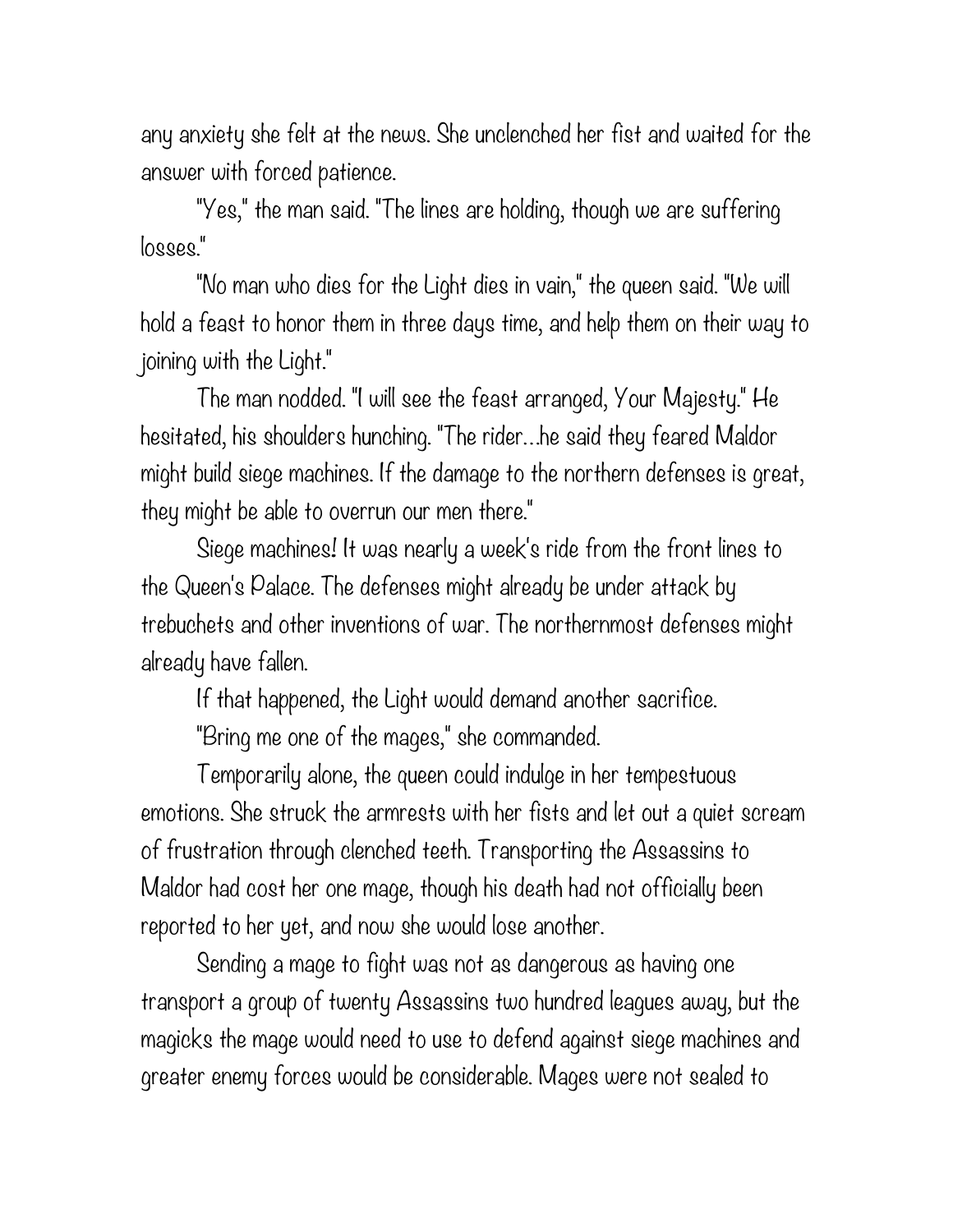death as Assassins were, but they knew when they were sent from the palace for fighting that they would likely not return.

When her attendant returned to her, trailed by a pretty young woman in a long black robe, the queen once more looked cool and composed.

"I have brought you a mage," the attendant said unnecessarily.

The mage made a low bow. "I am Tiakoma, Your Majesty. How may I serve the Light?"

"You will go north toward Maldor and help in the defense of our forces there."

Tiakoma nodded seriously.

"You will focus your attentions on any siege machines or other machines of war brought to bear against the armies of the Light. You are not to drain yourself until and unless you see such machines." Mages were far too valuable to fall to a sword before fulfilling their purpose.

"Of course, My Queen."

"You will leave at once. A rider will be accompanying you. Go forth and serve the Light."

"I am pleased to be of service to the Light."

Tiakoma curtsied again and left the room straight-backed. The queen frowned after her.

The Assassins had been stoic, but each had volunteered for the mission, knowing when they did so that they would die performing their duty. They had been trained for it.

Tiakoma did not strike the queen as unintelligent, no one lacking intelligence could withstand the training necessary to become a mage, even if they did have inborn magical ability, but there was something about her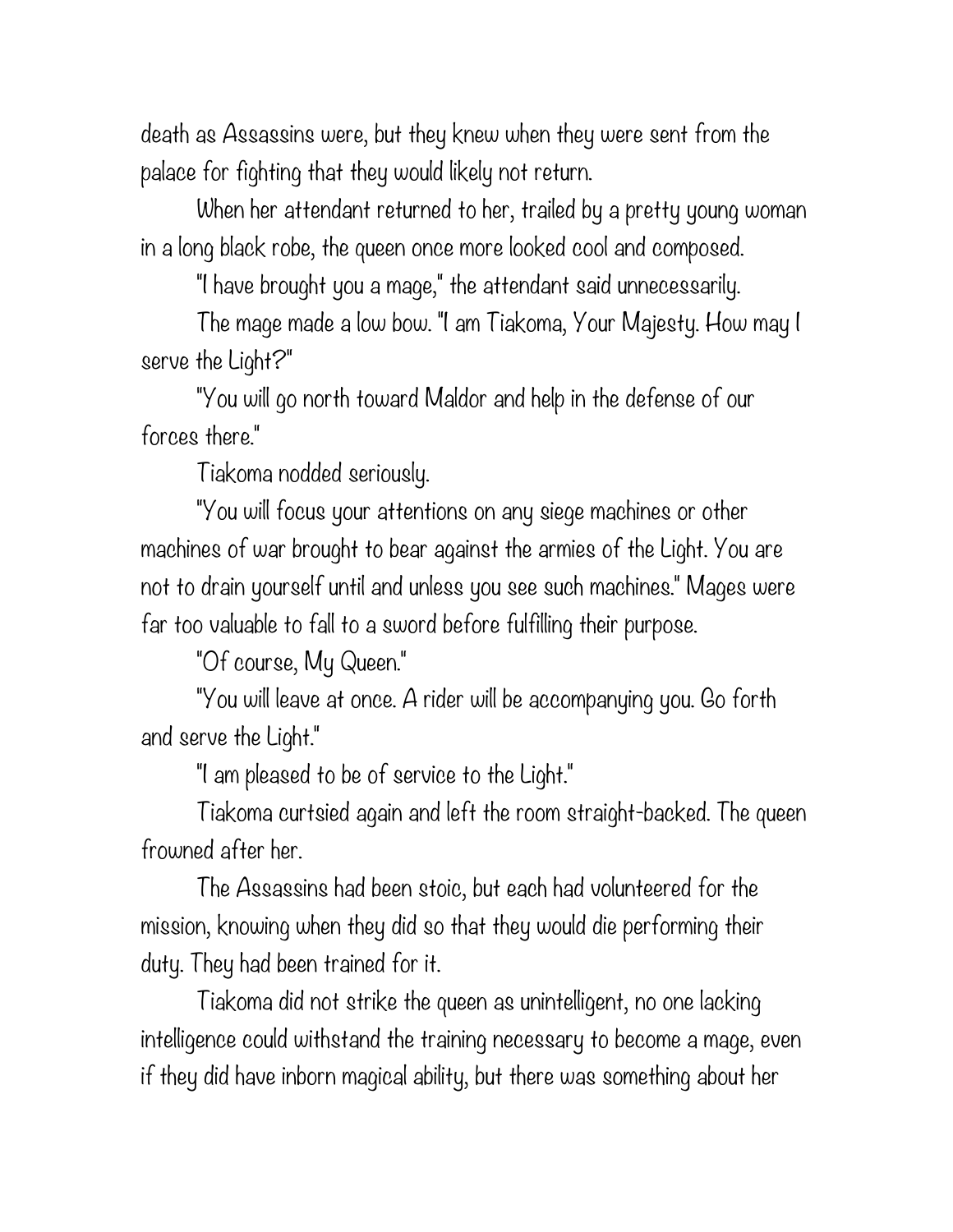attitude…

The queen banished the thought. Tiakoma would go forth and fight for the Light. She would likely die, and her dying would be glorious, for she would die in service of the Light.

All was as it should be.

"Have the assassins been sent to Maldor?" the queen asked her advisor.

"Yes, Your Majesty."

"And the mage?"

"He is dying, Your Majesty."

"He died in service to the Light," the queen said. "He will be remembered at the feast. Three days."

"Yes, Your Majesty." The man left and the queen retired to her sitting room shortly thereafter. She knew in her heart that the Light would prevail against Maldor. It was the destiny of the Kingdom of the Light to shine all across the continent.

#

The queen arrived last to the feast. It was a calculated move to keep her subjects waiting. When she entered the room a hush fell over all those assembled. Her attendant announced her and there were bows and curtsies as she walked to the end of the table where dinner would be served.

Those attending the feast waited for the queen to take her seat before sitting, and then servants began bringing food out. No expense had been spared for the feast honoring the men and women who were dying in the fight against Maldor. The high born in attendance would have had some of these dishes at one time or another, but the people who had planned the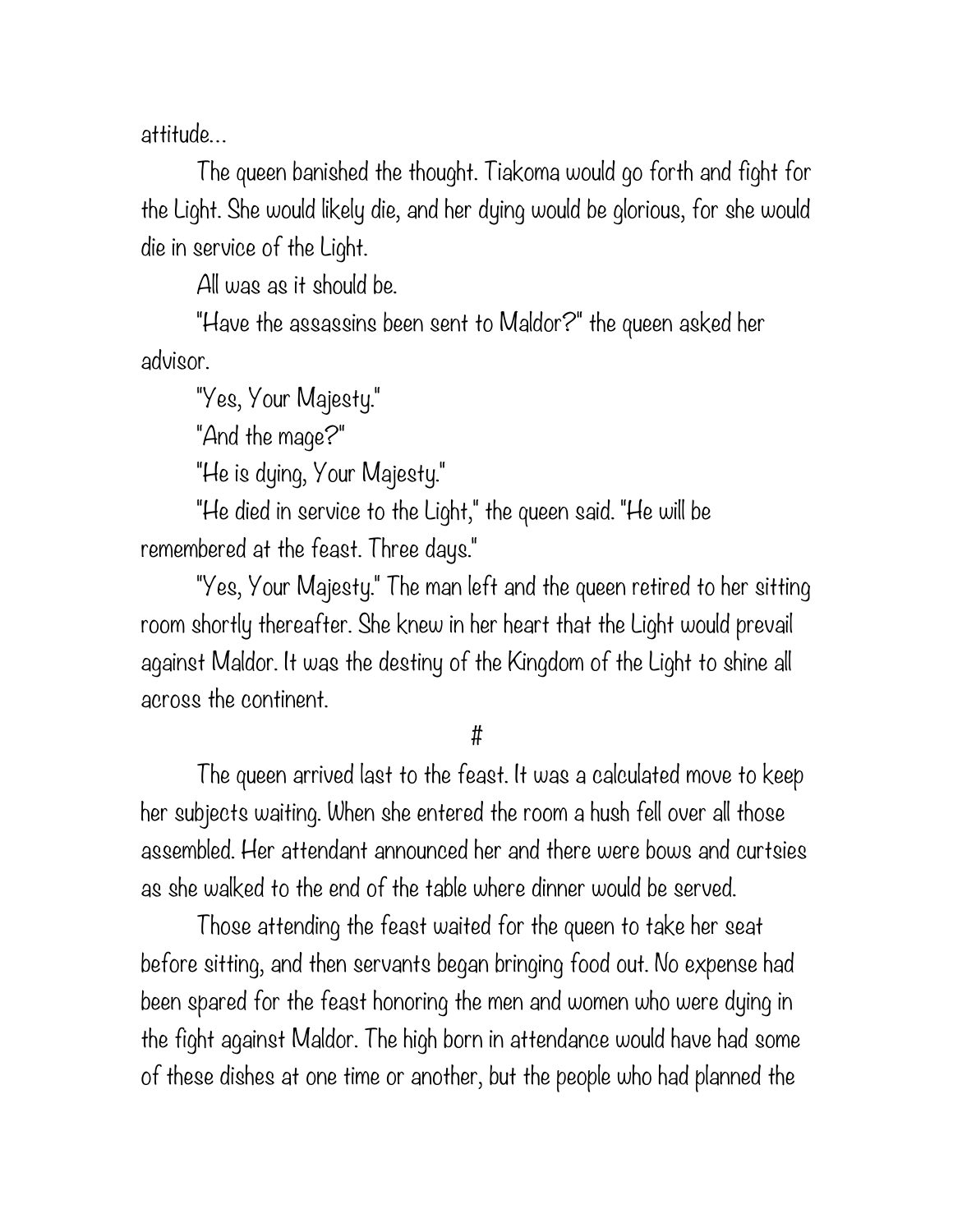event had had the sense to invite those not of noble birth, and they would never have experienced such delicacies.

They were as awed by the sight of the food as they were by the queen herself.

"Before we begin," The queen said once they all were seated, "I would like to say a few words.

"We are at war against Maldor. It is a necessary war. We are the Kingdom of the Light, and it is our duty to spread the Light. As tragic as the losses our kingdom is suffering are, we can be sure that those who sacrifice themselves for the Light will be eternally rewarded. This feast is in honor of those who have fallen, and it is a reminder of why we fight."

There was cheering, and the queen granted her subjects a gracious smile. She was just reaching for her spoon when the doors at the far end of the room swung open and a black-robed figure walked in.

"Sorry to interrupt."

It was Tiakoma. The queen's shock shown clearly on her face in the moments it took her to regain control.

"What are you doing here?" Her surprise was still apparent in her voice, and under the tone of surprise was another tone, one that not even her closest attendants and advisors had ever heard from her.

Fear.

"This is where I am needed," Tiakoma said simply. Her face was smooth and expressionless except for her eyes. Her eyes seemed to be smiling, though the light in them was far from gentle.

"You are needed to help hold the lines against Maldor," the queen snapped. "I sent you to join the fight for the Light three days ago."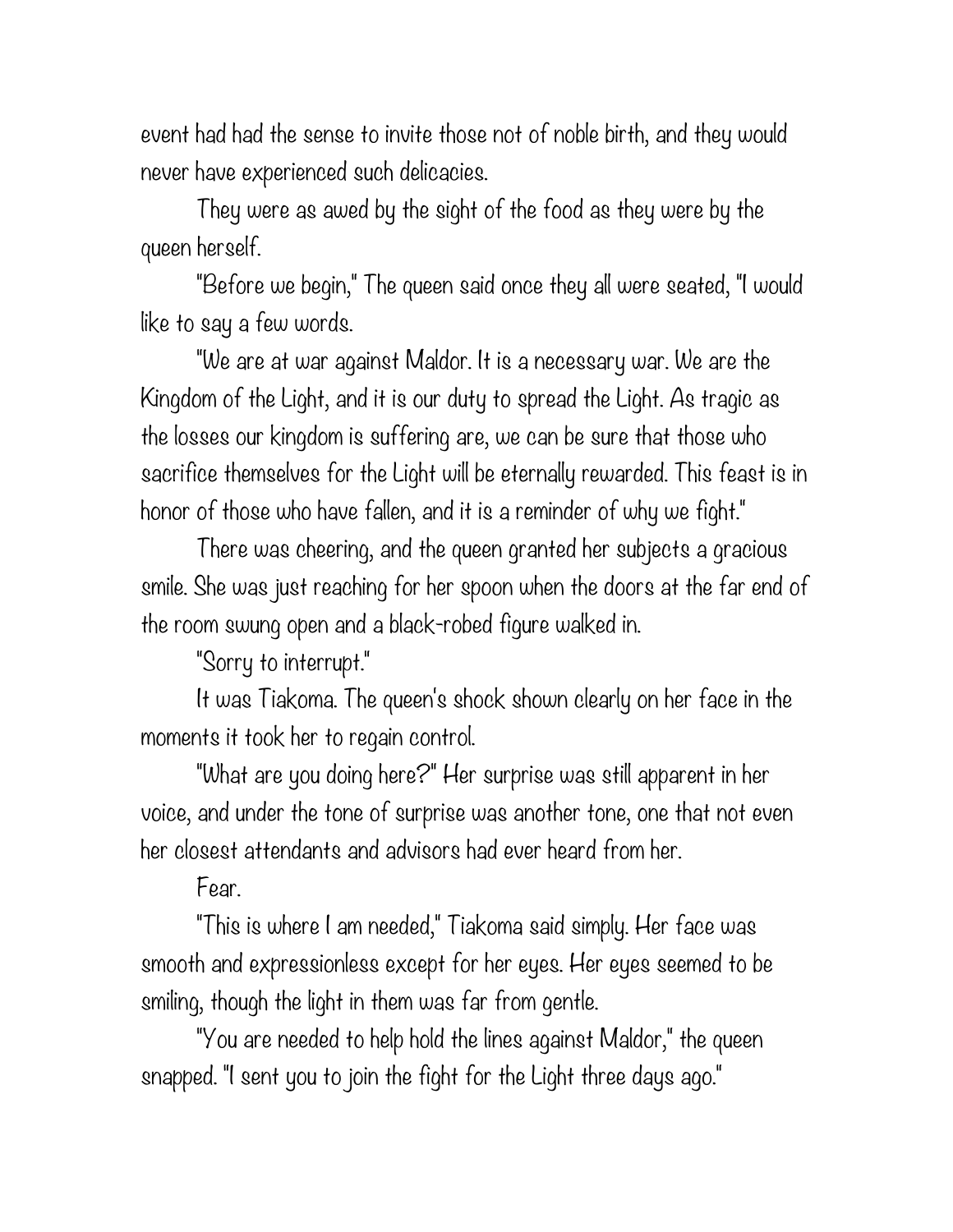"I do fight for the Light," Tiakoma said. "And I have been fighting for it for longer than three days. I've read the Histories, you see."

The queen paled. "Get out!" she ordered. "Guards!"

Tiakoma held out a hand and the guards stopped, uncertain. They were to obey their queen, always, but to try and lay hands on a mage…who knew what kind of powers the black-robed woman might possess? Especially if she had been meant to join in the fighting.

"Seize her," the queen snapped, livid. Her scorching gaze scoured the line of feasters who eagerly watched the exchange.

The guards moved forward again, but this time it was Tiakoma's calm, practical voice that stopped them. "Do you fear what secrets I might reveal, My Queen? Is it not by your orders, and the orders of your father, that the Histories are forbidden?"

The curiosity in the room was palpable. It was enough to stop the guards from taking Tiakoma. They were afraid of her magicks, and they wanted to hear what she had to say.

"The Kingdom of the Light has rarely gone to war," Tiakoma continued in a mild lecturing tone. She was speaking to the whole room, but her eyes were locked on the queen's in a silent battle of wills. "It was a kingdom of peace and hope. Love. For those are the elements of the Light. The Light IS peace and hope and love.

"In that time, the Kingdom of the Light would go to war only against nations that oppressed their people, that took from them peace and hope, that showed them no love or respect."

"Maldor oppresses its people," the queen said. As soon as the words were out of her mouth she realized her mistake in engaging in a debate with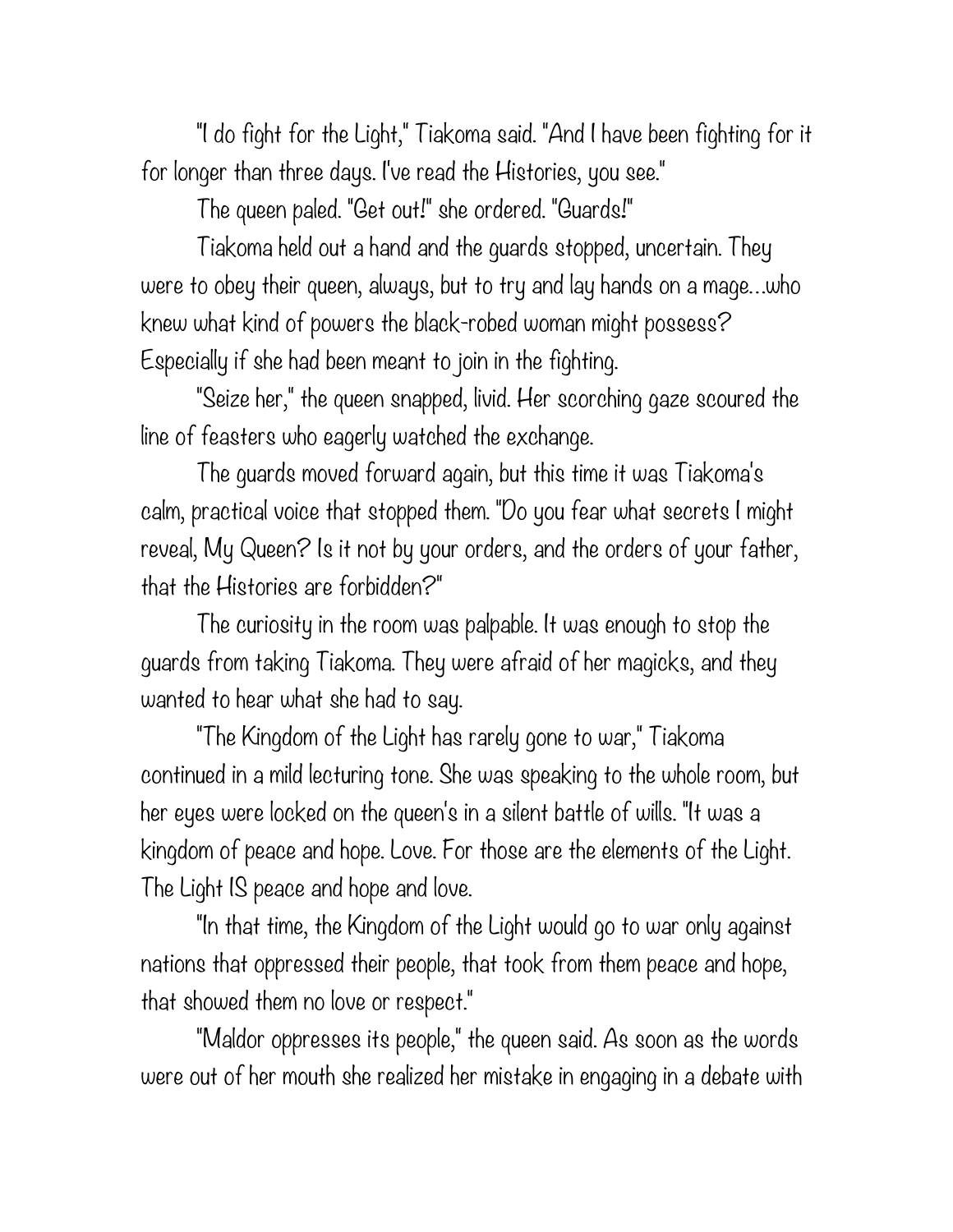the mage. By doing so, she had acknowledged the existence of the Histories and thereby acknowledged Tiakoma might have a valid claim.

"I had never heard that said of Maldor," Tiakoma said. "But before starting this war, did you ever speak with the king of Maldor? In the Histories, the Kingdom of the Light never started a war until all other avenues were exhausted."

"That takes too long!"

"Surely spreading the Light is worthy of time and effort on your part," Tiakoma said. "If it is worth people's lives, surely exchanging messages and having controlled meetings under a sign of peace would be worth it."

The queen's lips moved into a snarl. "You know nothing. I am the queen of the Kingdom of the Light! All of my actions are dedicated to the Light and spreading the Light across Saldicia."

"All of your actions are made in a selfish bid for power which you justify by saying that you do it for the Light. If you truly worked for the Light then peace would be your goal."

"Take her to the dungeons!" the queen shrieked. Spittle flew from her mouth in rage, and blotchy hues of red were appearing on her face. "Take her now, or I'll have your heads!"

The guards grabbed Tiakoma by the arms and began to drag her out of the room. She did not put up a fight until they had reached the door. The magicks she used to free herself threw the guards to the ground where they remained, stunned by the power she had unleashed.

"I would submit myself to imprisonment and execution, as I'm sure you no doubt wish," Tiakoma told the queen, "but there is one last thing I must do in my fight for the Light."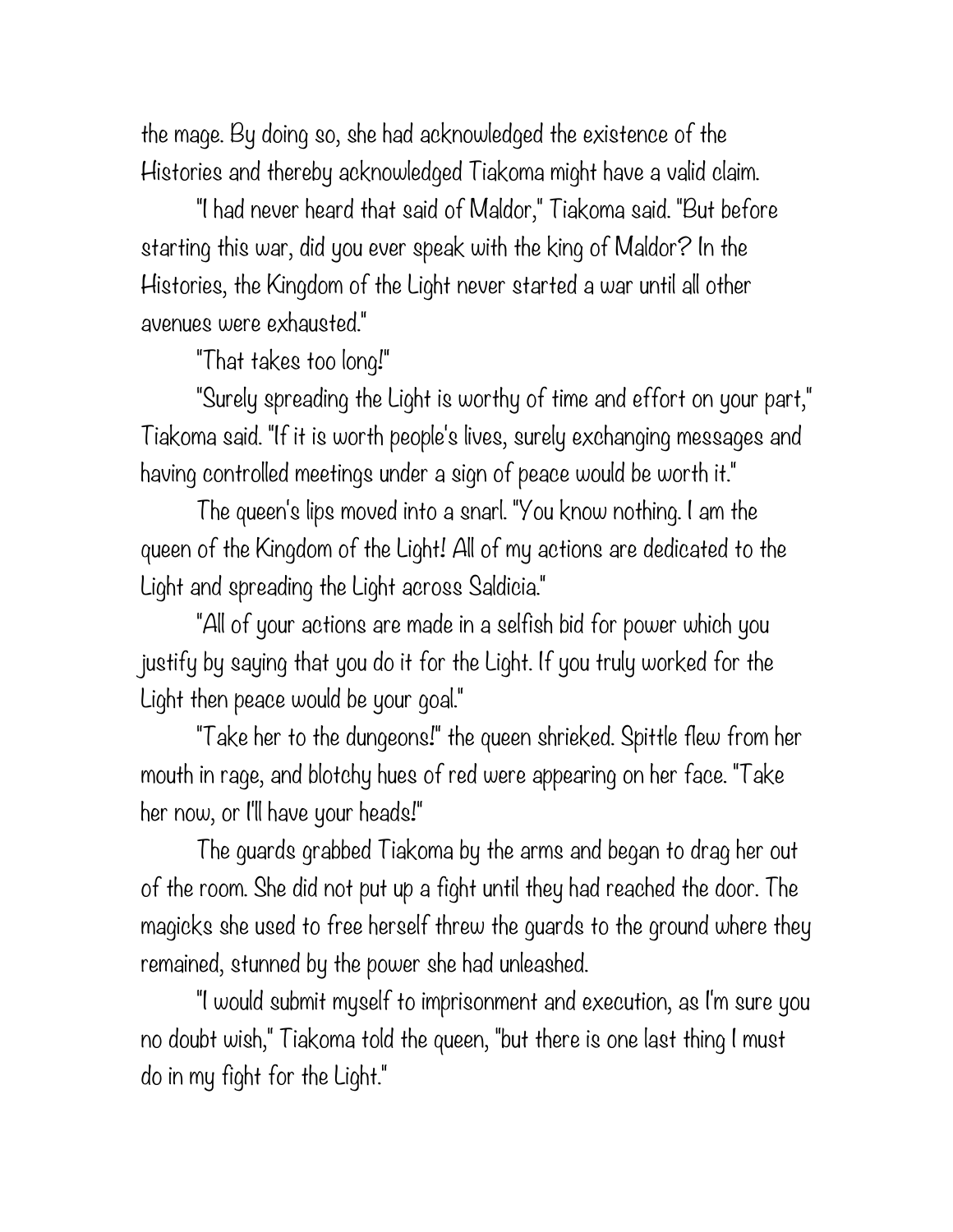She held her hands out in front of her and a ball of fire formed, twisting veins of yellows, oranges, and reds melding together like a flow of lava from one of the great mountains to the west.

The queen's eyes widened in understanding a moment before Tiakoma released the ball of flame, but it was too late. It shot out and consumed the queen, burning hot and fast so that the screams did not last long, though their echoes reverberated in the great hall.

Tiakoma hardly noticed the feasters still sitting at the tables, no doubt horrified by what had just happened. She hardly noticed the guards, who had recovered and now had her once again by the arms. Their hands were shaking, but they would do their jobs. Tiakoma doubted she would live to see the dawn.

She watched the burning queen, and knew that the twenty Assassins would be dying also. The kiss had sealed them to her in more ways than they had known. She felt no sorrow for the queen, who had acted out of a lust for power, but she felt for the Assassins. Though they would have killed until their last breaths, they truly had been fighting for the Light, or what they believed to be the Light.

Tiakoma would accept her death. Better to die than to live as a traitor. Her death would not matter. Before coming here she had spread the Histories to all of the mages and scholars in the kingdom. She had had copies of the Histories delivered to each of the noble houses. And these people here, assembled by the queen herself, had heard what the Histories contained.

The queen had no heir, and by the time the throne was once again filled, everyone in the country would know of the history and true purpose